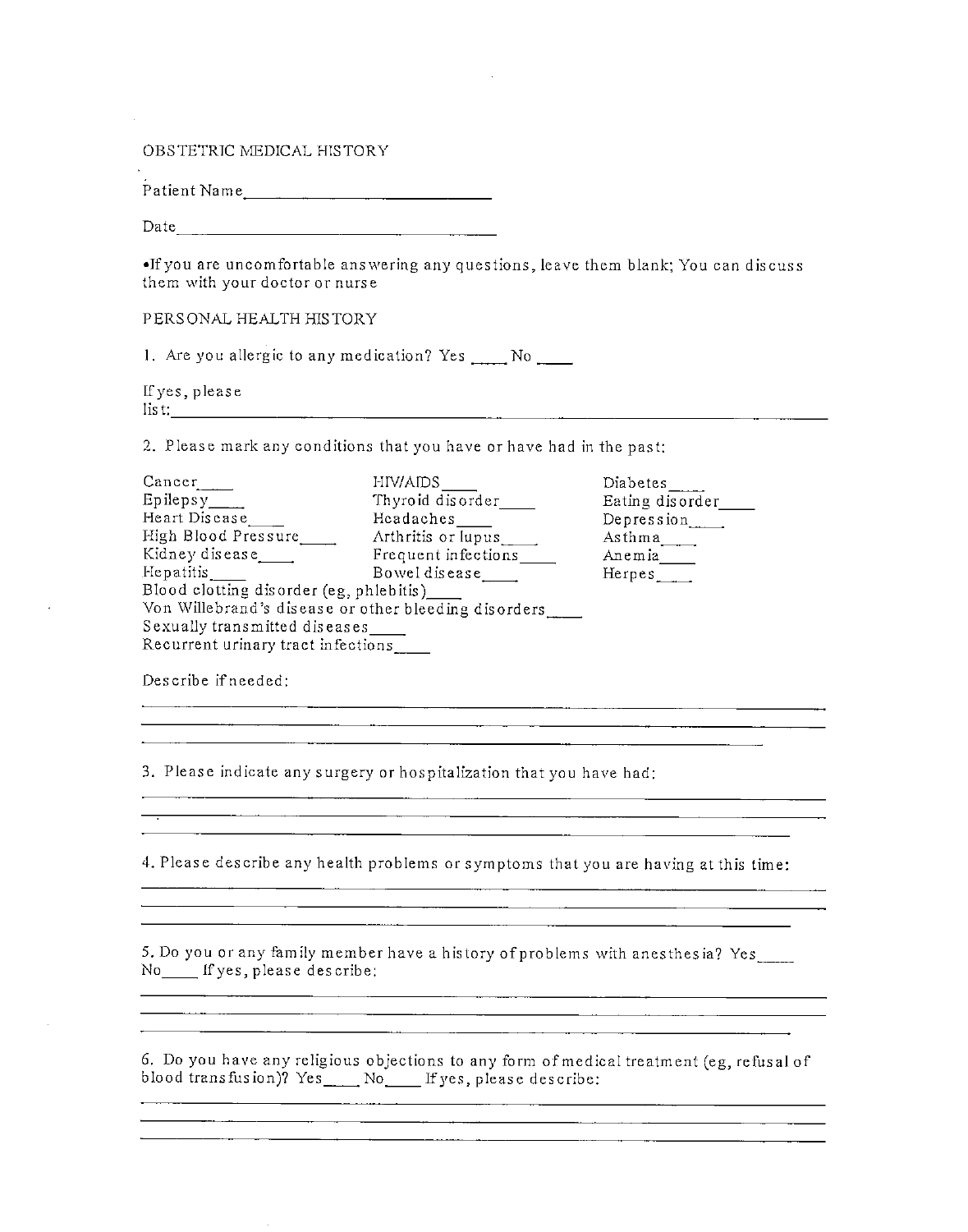## EXPOSURES AFFECTING HEALTH

1. Do you smoke cigarettes? Yes No If yes, how many packs per day? If former smoker, when did you quit?

2. Do you drink alcoholic beverages now or did you before you became pregnant? (1.5 oz  $s$  p irits = 12 oz beer) Yes  $\_\_$  No If yes, how often? What type of drinks?

3. Please list any medication taken since your last period, including prescriptions, over the counter drugs, multivitamins, other suplements, and any herbal medicines:

4. Please list any illicit or recreational drugs used since your last period (eg, cocaine, marijuana):

5. Do you have any reason to believe you may have been exposed to AIDS (eg, a history of blood transfusion, intravenous drug use, multiple sexual partners or sexual exposure to a gay or bisexual male, exposure to an intravenous drug user)? Yes No<sub>rm</sub>

6. Are you ever exposed to chemicals or radiation (eg, X-rays)?  $Yes \_ No \_ No$ Ifyes, please describe:

7. Are you on a restricted diet? Yes No Ifyes, please describe:

## GYNECOLOGIC HISTORY

1. When was your last Pap test?. Have you ever had an abnormal Pap test? Yes No Ifyes, when and how were you treated?

What was the diagnosis?

2. Have you ever had:

Gonorrhea Chlamydia Pelvic inflammatory disease Ifyes, when, how and where were you treated?

3. Have you ever had herpes? Yes \_\_\_\_ No\_\_\_\_ Ifyes, how often do you have outbreaks? \_\_ Have you ever had syphilis? Yes . No Ifyes, how, when and where were you treated?

|                               |  |  |                                              |  | 4. Have you ever used an IUD (intrauterine device) for contraception? Yes____No_ |  |
|-------------------------------|--|--|----------------------------------------------|--|----------------------------------------------------------------------------------|--|
| If yes, please indicate when: |  |  |                                              |  |                                                                                  |  |
|                               |  |  | Did you have any problems with the IUD? Yes_ |  |                                                                                  |  |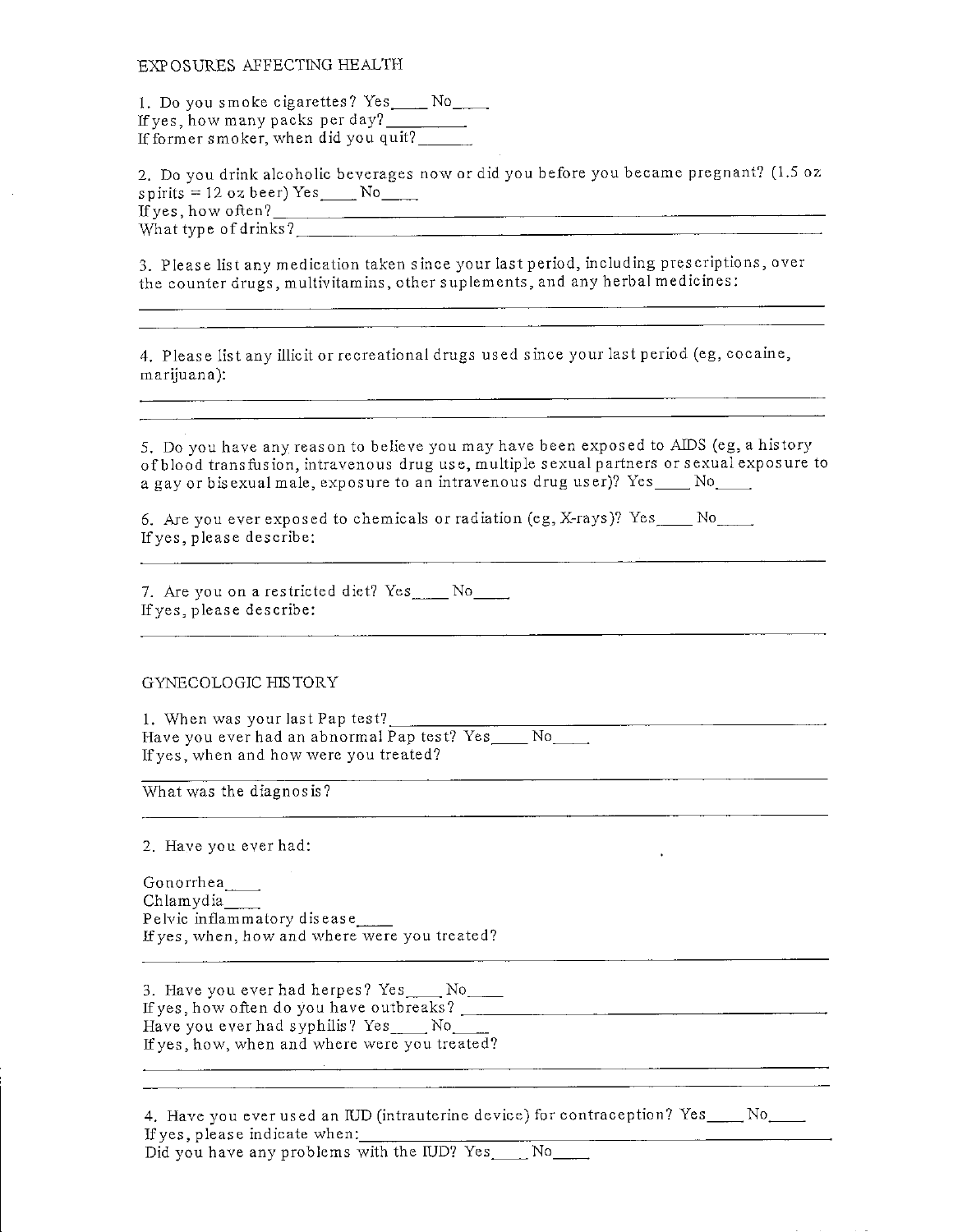If yes, please describe:

5. Have you been treated for infertility? Yes. No If yes, please describe when and treatment received:

6. Do you have any other concerns related to your past health history?

FAMILY HIS TORY & GENETIC SCREENING

1. What is your ethnicity? What is the ethnicity of the baby's father?

2. Have you or has the baby's father had a child born with a birth defect? Yes No Ifyes, please describe:

3. Did either you or the baby's father have a birth defect? Yes No If yes, please describe:

4. Please describe any abnormalities that have occurred in children of your family or the baby's father's family (eg, mental retardation, birth defects, early infant death, deformities, or inherited diseases such as hemophilia, muscular dystrophy or cystic fibrosis):

<u> 1990 - Johann John Stone, martin eta inperiodo eta mondo eta mondo eta mondo eta mondo eta mondo eta mondo e</u>

How is this child/person related to you? \_

5. Do you or does the baby's father have a history of pregnancy losses (miscarriages or stillbirths)? Yes No

Ifyes, have either ofyou had genetic counseling? Yes No\_ If yes, have either of you had chromosomal testing?  $Yes$  No Where and what were the results?

6. Some genetic problems occur more in couples with certain racial or ancestral backgrounds. Please check if you are, or the baby's father is, one of these backgrounds.

| Eastern European Jewish (Ashkenazi) ancestry? Yes<br>No.         |  |
|------------------------------------------------------------------|--|
| If yes, have you had Tay-Sachs screening tests? Yes<br>N٥        |  |
| If yes, have you had a Canavan screening test? Yes<br>No.        |  |
| If yes, have you had familial dysautonomia screening? Yes<br>No. |  |
| Date:<br>Result:                                                 |  |

African American? Yes No. Ifyes, have you had sickle cell screening? Yes Date: Result: Result: Result: Result: Result: Result: Result: Result: Result: Result: Result: Result: Result: Result: Result: Result: Result: Result: Result: Result: Result: Result: Result: Result: Result: Result: Result:

|       | European Ancestry & Eastern European Jewish (Ashkenazi) ancestry? Yes |  |
|-------|-----------------------------------------------------------------------|--|
|       | If yes, have you had cyctic fibrosis screening? Yes                   |  |
| Date: | Result:-                                                              |  |

Mediterranean ancestry or Southeast Asian ancestry? Yes \_\_\_\_ No\_ Ifyes, have you had screening for inherited forms of anemia such as thalassemia? Yes No

7. Please list any other concerns you have about birth defects or inherited disorders: